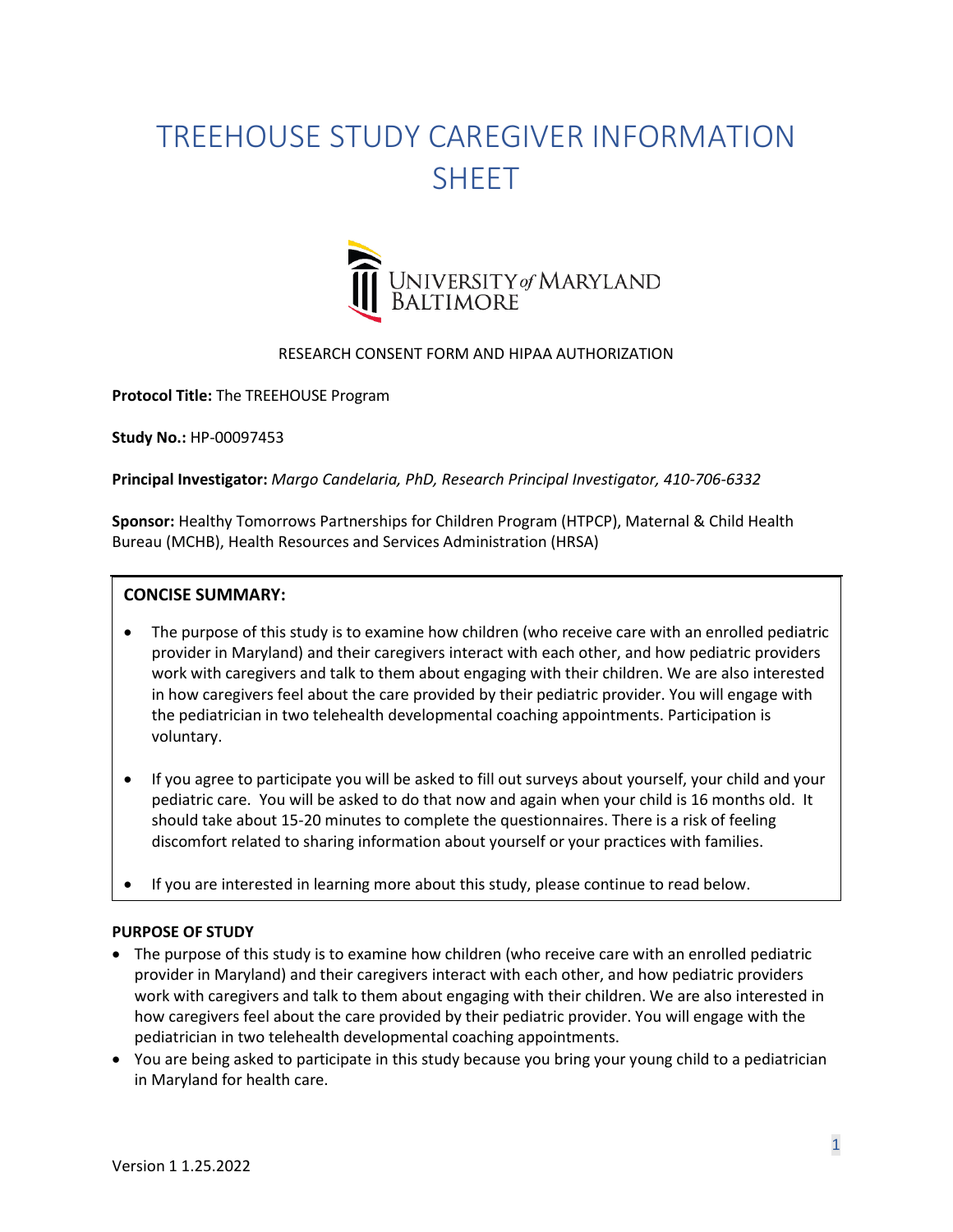• We are expecting to enroll 450 participants in this study over 5 years. Six to 10 caregivers will be enrolled from your pediatrician's office, in addition to 24-40 caregivers from other pediatric offices in your cohort from other pediatric offices in Maryland. This 6-month cycle will continue until February 2026.

## **PROCEDURES**

- You will participate in two developmental coaching telehealth appointments with your pediatric provider. Data collection will occur two times; before you complete the first appointment at 9 months, and the second data collection period will occur after the second appointment when your child is between 15 and 16 months. You will complete the questionnaires through a web-based survey.
- We will reach out to you in approximately 6 months for a second round of data collection, after your 15 month developmental coaching telehealth appointment is completed. We will contact you through your preferred contact method (e.g. phone, email, text) to complete a web-based survey.

# **WHAT ARE MY RESPONSIBILITIES IF I TAKE PART IN THIS RESEARCH?**

If you take part in this research, you will be responsible for engaging with your pediatric provider in two developmental coaching sessions and completing two surveys through a web-based link (one before your first appointment and the second after your second appointment).

### **POTENTIAL RISKS/DISCOMFORTS:**

- Health risks or discomforts anticipated in this study are rare.
- If you feel uncomfortable answering any questions you can skip those questions or stop at any time.
- Your information will be kept confidential and no information about you or your family will be shared with anyone outside the study team. Loss of confidentiality will be minimized by using a secure web-based survey that directly enter your responses into. Electronic data will be passwordprotected.
- The only time there would be a breach in confidentiality is if you spontaneously indicate that there is a risk of harm to yourself or others.
- There is a potential risk of loss of privacy. This risk will be mitigated by ensuring that the caregiver is approached by the provider when in a private exam room for recruitment.

#### **POTENTIAL BENEFITS**

• You will not benefit directly from your participation in this study. However, you will be helping us learn about pediatric provider practices and families' experiences.

#### **ALTERNATIVES TO PARTICIPATION**

• This is not a treatment study. Your alternative is to not take part. If you choose not to take part, your healthcare at University of Maryland, Baltimore will not be affected.

#### **COSTS TO PARTICIPANTS**

• It will not cost you anything to take part in this study.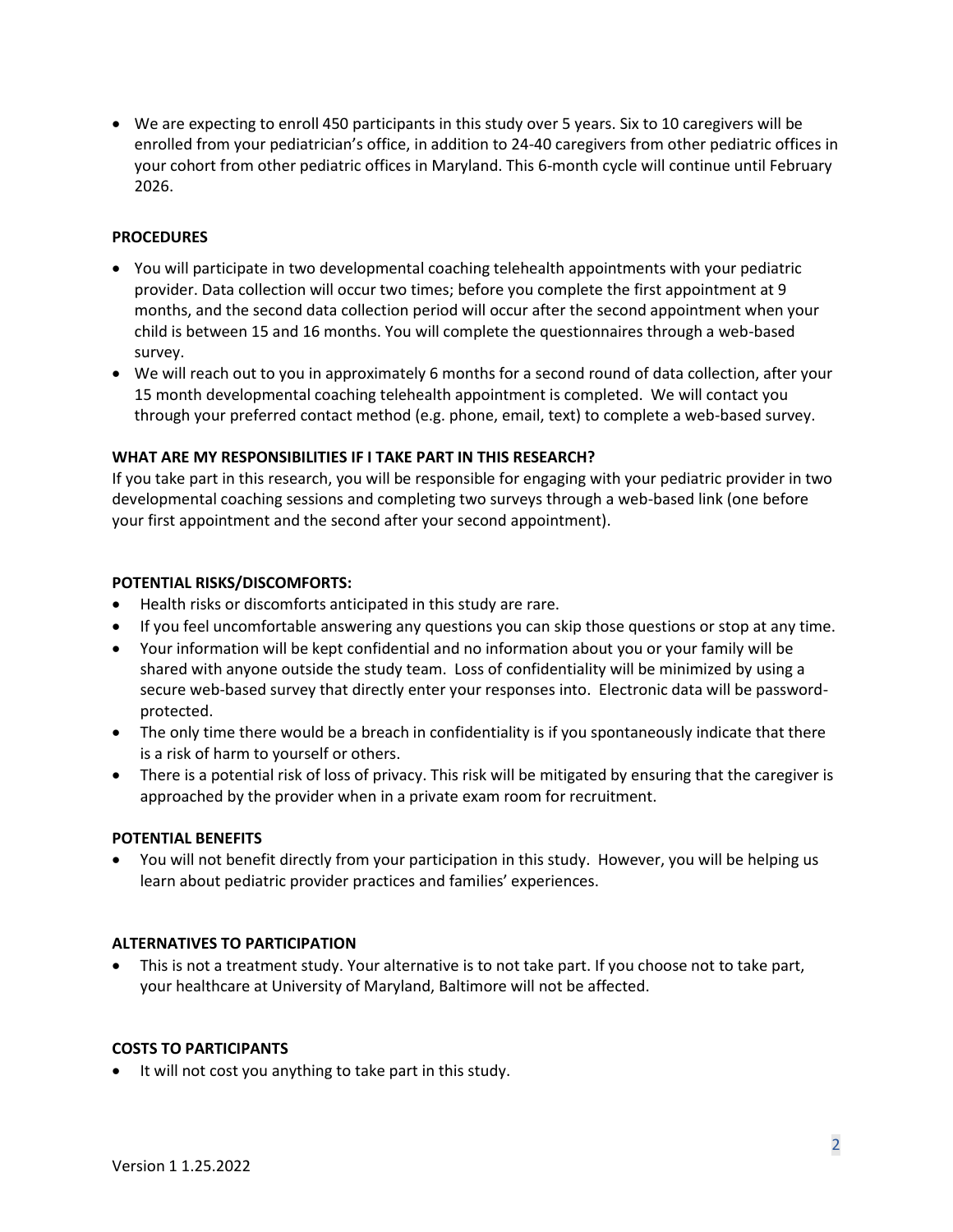# **PAYMENT TO PARTICIPANTS**

• In exchange for your participation you will receive an electronic gift card after you attend the first developmental coaching appointment and complete the first survey. If you complete the second developmental coaching appointment and complete the second survey you will receive another electronic gift card.

# **CONFIDENTIALITY AND ACCESS TO RECORDS**

- All of your information, including research study and medical records, will be kept confidential and kept limited to those on the research team.
- Any information you share will be connected to a unique ID number and will not be connected to your name.
- The only people who will access your study data are the research evaluation team members. Your pediatric providers will not have access to your questionnaire data.
- The data from the study may be published. However, you will not be identified by name. People designated from the institutions where the study is being conducted and people from the sponsor's organization will be allowed to inspect sections of your medical and research records related to the study. Everyone using study information will work to keep your personal information confidential. Your personal information will not be given out unless required by law.
- Efforts will be made to limit your personal information, including research study and medical records, to people who have a need to review this information. We cannot promise complete secrecy. Organizations that may inspect and copy your information include the IRB and other representatives of this organization.

# **RIGHT TO WITHDRAW**

- Your participation in this study is voluntary. You do not have to take part in this research. You are free to withdraw at any time. Refusal to take part or to stop taking part in the study will involve no penalty or loss of benefits to which you are otherwise entitled. If you decide to stop taking part, or if you have questions, concerns, or complaints, or if you need to report a medical injury related to the research, please contact the investigator Margo Candelaria, Ph.D., [mcandelaria@ssw.umaryland.edu,](mailto:mcandelaria@ssw.umaryland.edu) #410-706-6332.
- There are no adverse consequences of your decision to withdraw from the research.
- If you are an employee or student, your employment status or academic standing at UMB will not be affected by your participation or non-participation in this study

# **CAN I BE REMOVED FROM THE RESEARCH?**

The person in charge of the research study or the sponsor can remove you from the research study without your approval. Possible reasons for removal include failure to follow instructions of the research staff, or research staff decide that the research study is no longer in your best interest. The sponsor can also end the research study early. The study staff will tell you about this and you will have the chance to ask questions if this were to happen.